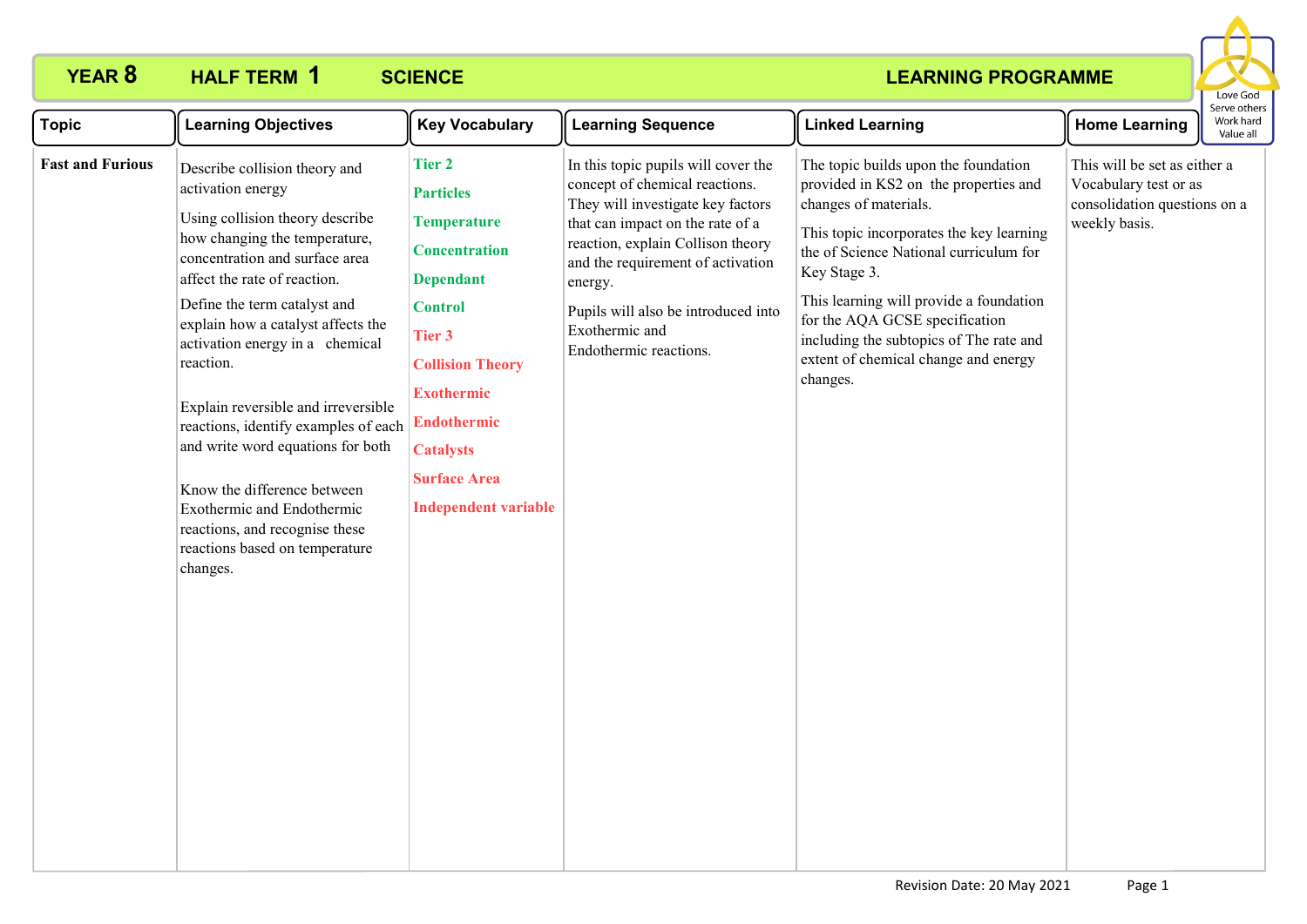

| <b>Topic</b>           | <b>Learning Objectives</b>                                                                                                                                                                                                                                                                                                                                                                                                                                                                                                                                                                                                                                                       | <b>Key Vocabulary</b>                                                                                                                                                                               | <b>Learning Sequence</b>                                                                                                                                                                                                                                                                                                                     | <b>Linked Learning</b>                                                                                                                                                                                                                                                                                                          | <b>Home Learning</b>                                                                                   | Serve others<br>Work hard<br>Value all |
|------------------------|----------------------------------------------------------------------------------------------------------------------------------------------------------------------------------------------------------------------------------------------------------------------------------------------------------------------------------------------------------------------------------------------------------------------------------------------------------------------------------------------------------------------------------------------------------------------------------------------------------------------------------------------------------------------------------|-----------------------------------------------------------------------------------------------------------------------------------------------------------------------------------------------------|----------------------------------------------------------------------------------------------------------------------------------------------------------------------------------------------------------------------------------------------------------------------------------------------------------------------------------------------|---------------------------------------------------------------------------------------------------------------------------------------------------------------------------------------------------------------------------------------------------------------------------------------------------------------------------------|--------------------------------------------------------------------------------------------------------|----------------------------------------|
| <b>Living Together</b> | Explain the effect of competition<br>on the individual or population<br>Describe some adaptations and<br>how they help an organism survive<br>in their environment<br>Explain how an extremophile is<br>adapted to their environment<br>Draw and interpret food chains,<br>webs and pyramids<br>Explain how the population of a<br>prey species would be affected by<br>changes in its predator numbers<br>Apply knowledge of food webs to<br>explain how toxic substances may<br>accumulate in human food<br>Explain the importance of having<br>great biodiversity<br>Explain how human activities are<br>reducing biodiversity, land use,<br>deforestation and global warming | <b>Tier 2</b><br><b>Environment</b><br><b>Tier 3</b><br><b>Ecosystems</b><br><b>Organisms</b><br><b>Habitat</b><br><b>Food Web</b><br><b>Producers</b><br><b>Biodiversity</b><br><b>Adaptations</b> | In this topic pupils will cover<br>Ecosystems, within this topic pupils<br>will learn about the relationship<br>between plants and animals within<br>an ecosystem, linked to Food<br>chains and webs.<br>Pupils will also cover the<br>importance of biodiversity and this<br>needs to be maintained in the<br>future to prevent extinction. | The topic builds upon the foundation<br>provided in KS1 and KS2 on living<br>things are their habitats<br>This topic incorporates the key learning<br>the of Science National curriculum for<br>Key Stage 3.<br>This learning will provide a foundation<br>for the AQA GCSE specification<br>including the subtopics of Ecology | This will be set as either a<br>Vocabulary test or as<br>consolidation questions on a<br>weekly basis. |                                        |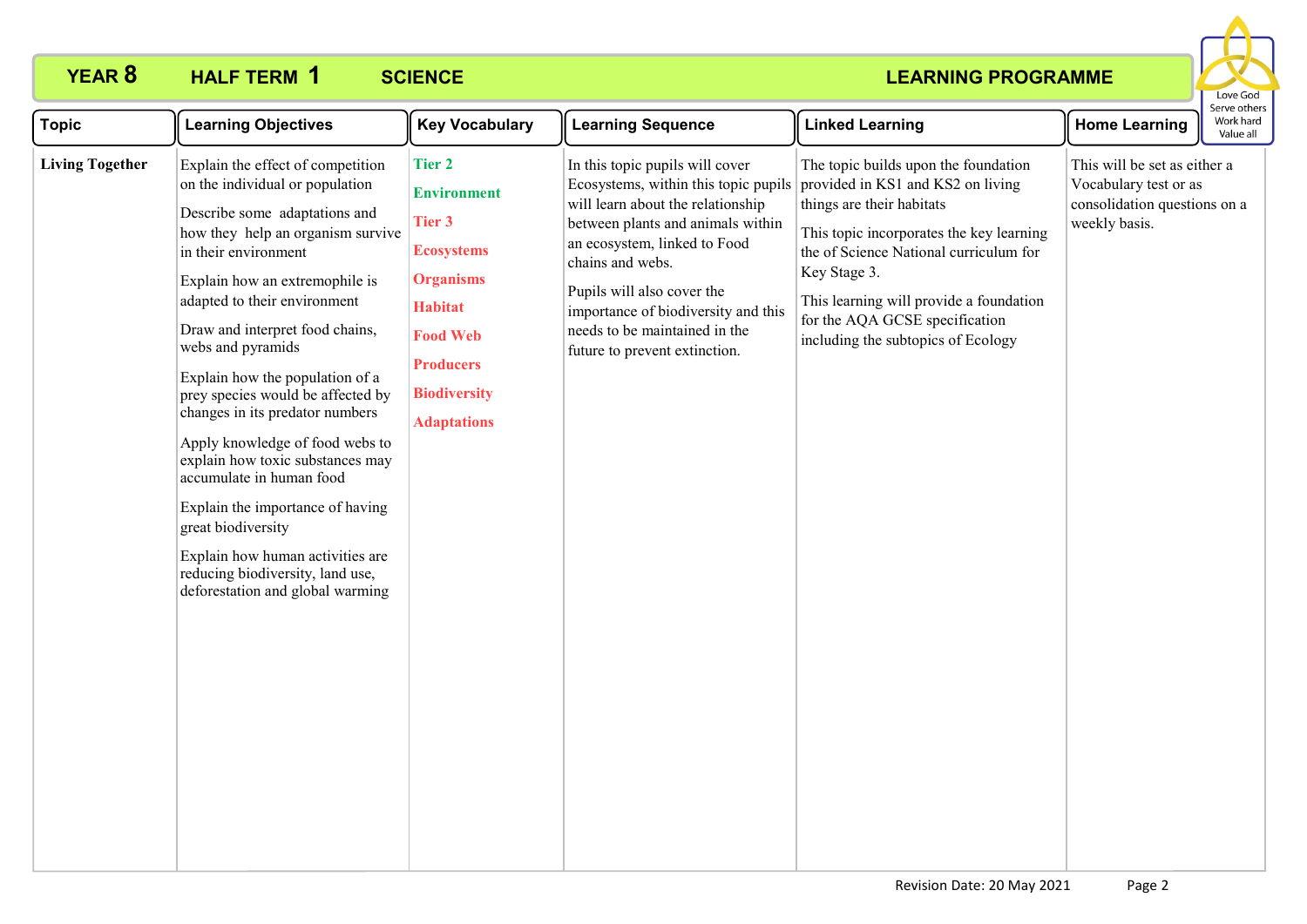

| <b>Topic</b>              | <b>Learning Objectives</b>                                                                                                                                                                                                                                                                                                                                                                                                                                                                                                                                                                                                                                                                                       | <b>Key Vocabulary</b>                                                                                                                                            | <b>Learning Sequence</b>                                                                                                                                                                                                                                                               | <b>Linked Learning</b>                                                                                                                                                                                                                                                                                                                                   | <b>Home Learning</b>                                                                                   | Serve others<br>Work hard<br>Value all |
|---------------------------|------------------------------------------------------------------------------------------------------------------------------------------------------------------------------------------------------------------------------------------------------------------------------------------------------------------------------------------------------------------------------------------------------------------------------------------------------------------------------------------------------------------------------------------------------------------------------------------------------------------------------------------------------------------------------------------------------------------|------------------------------------------------------------------------------------------------------------------------------------------------------------------|----------------------------------------------------------------------------------------------------------------------------------------------------------------------------------------------------------------------------------------------------------------------------------------|----------------------------------------------------------------------------------------------------------------------------------------------------------------------------------------------------------------------------------------------------------------------------------------------------------------------------------------------------------|--------------------------------------------------------------------------------------------------------|----------------------------------------|
| <b>Fitness and Health</b> | Describe the effects of exercise on<br>pulse rate and how this can<br>measure fitness<br>Explain how nutrients contributes<br>to a healthy, balanced diet and the<br>role of each nutrient on the body<br>Explain the effects of obesity on<br>human health<br>Describe how to test foods for<br>starch, lipids, sugar, and<br>protein. Including the solutions<br>and how to use them and know the<br>positive results for each test.<br>Explain the role of the blood in<br>supplying and removing substances<br>to cells<br>Explain that glucose is transported<br>in the blood to other parts of the<br>body, including specific cells, e.g.<br>muscle cells, where glucose can<br>become an energy resource | <b>Tier 2</b><br><b>Diet</b><br><b>Tier 3</b><br><b>Starch</b><br><b>Protein</b><br><b>Amino Acid</b><br><b>Carbohydrates</b><br><b>Iodine</b><br><b>Obesity</b> | In this topic pupils will cover the<br>concept of healthy diet and<br>lifestyle.<br>They will investigate the effect of<br>alcohol and smoking on the body,<br>as well as communicable diseases.<br>Pupils will learn the differences<br>between Aerobic and Anaerobic<br>respiration. | The topic builds upon the foundation<br>provided in KS2 on Living things.<br>This topic incorporates the key learning<br>the of Science National curriculum for<br>Key Stage 3.<br>This learning will provide a foundation<br>for the AQA GCSE specification<br>including the subtopics of Organisation,<br>Infection and Response and<br>Bioenergetics. | This will be set as either a<br>Vocabulary test or as<br>consolidation questions on a<br>weekly basis. |                                        |
| Electricity               | Draw a simple circuit when<br>provided with a list of components<br>and recall circuit symbols<br>Recall the difference between<br>Series and Parallel Circuits                                                                                                                                                                                                                                                                                                                                                                                                                                                                                                                                                  | <b>Tier 2</b><br><b>Current</b><br><b>Resistance</b><br><b>Series</b><br><b>Parallel</b><br><b>Charge</b>                                                        | In this topic pupils will cover the<br>concept of electricity, building<br>circuits to show how electric<br>current flows.                                                                                                                                                             | This topic builds upon the foundation<br>provided in KS2 Year 4 programme of<br>study looking at electricity.<br>This topic incorporates the key learning<br>the of Science National curriculum for<br>Key Stage 3.                                                                                                                                      | This will be set as either a<br>Vocabulary test or as<br>consolidation questions on a<br>weekly basis. |                                        |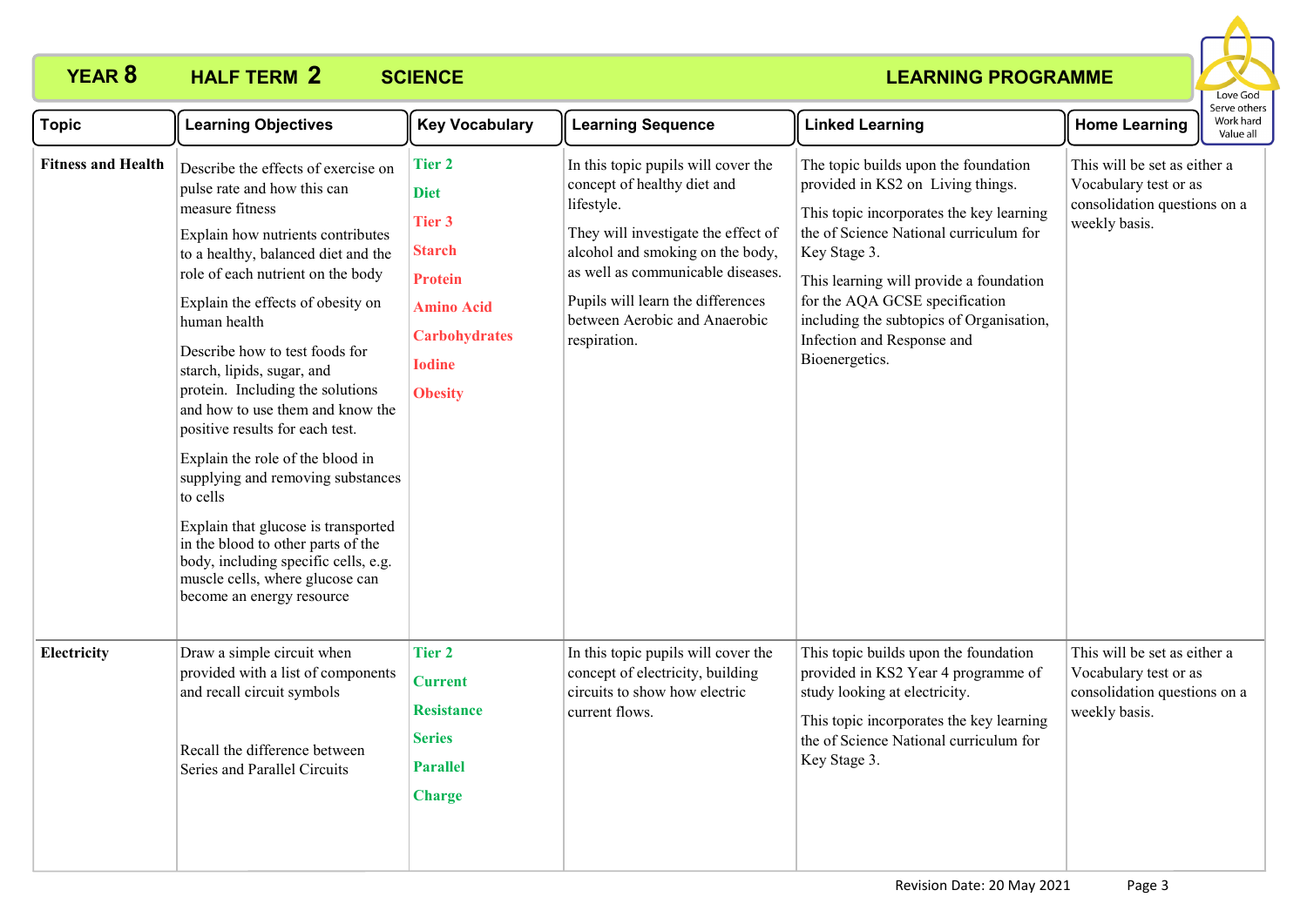

| <b>Topic</b> | <b>Learning Objectives</b>                                                                                                                                                                                                                                                                                                                                                                                   | <b>Key Vocabulary</b>                                                                                                          | <b>Learning Sequence</b>                                                                                                                                                                                                                 | <b>Linked Learning</b>                                                                                              | <b>Home Learning</b>                                                                                   | Serve other<br>Work hard<br>Value all |
|--------------|--------------------------------------------------------------------------------------------------------------------------------------------------------------------------------------------------------------------------------------------------------------------------------------------------------------------------------------------------------------------------------------------------------------|--------------------------------------------------------------------------------------------------------------------------------|------------------------------------------------------------------------------------------------------------------------------------------------------------------------------------------------------------------------------------------|---------------------------------------------------------------------------------------------------------------------|--------------------------------------------------------------------------------------------------------|---------------------------------------|
| Electricity  | Explain how current flows in a<br>circuit, the equipment used to<br>measure current and the units.<br>Describe what is meant by<br>resistance.<br>Describe how current and potential<br>difference vary in series and<br>parallel circuits<br>Describe how we are able to<br>generate electricity.<br>Describe the structure of a plug,<br>label the wires correctly and<br>understand the role of the fuse. | <b>Tier 2</b><br><b>Renewable resources</b><br>Tier 3<br><b>Potential Difference</b><br><b>Voltage</b><br><b>National Grid</b> | Pupils will build series and parallel<br>circuits, they will measure the<br>current and potential difference and<br>describe how both behave in<br>circuits.<br>They will also cover the National<br>grid, plugs and static electricity. | This learning will provide a foundation<br>for the AQA GCSE specification<br>including the subtopic of Electricity. | This will be set as either a<br>Vocabulary test or as<br>consolidation questions on a<br>weekly basis. |                                       |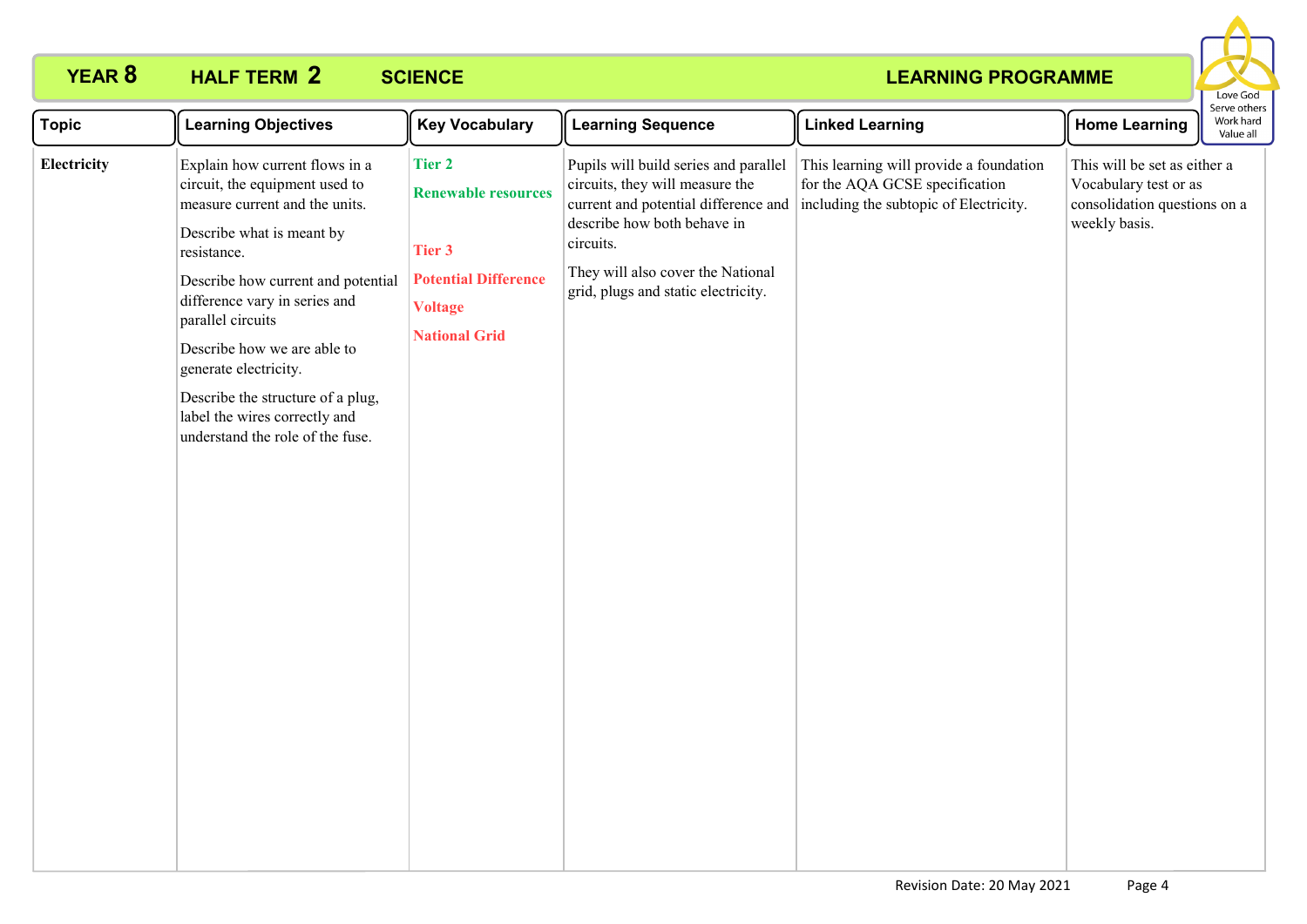

| <b>Topic</b><br><b>Learning Objectives</b>                                                                                                                                                                                                                                                                                                                                                                                                                                                                                                                                                                                                               | <b>Key Vocabulary</b>                                                                                                                                                                         | <b>Learning Sequence</b>                                                                                                                                                                                                                                                                                                                                                                                                                                                                                                                                                                                                                                                                                                                                                              | <b>Linked Learning</b>                                                                                                                                                                                                                                                                                                                 | <b>Home Learning</b>                                                                                   | Serve others<br>Work hard<br>Value all |
|----------------------------------------------------------------------------------------------------------------------------------------------------------------------------------------------------------------------------------------------------------------------------------------------------------------------------------------------------------------------------------------------------------------------------------------------------------------------------------------------------------------------------------------------------------------------------------------------------------------------------------------------------------|-----------------------------------------------------------------------------------------------------------------------------------------------------------------------------------------------|---------------------------------------------------------------------------------------------------------------------------------------------------------------------------------------------------------------------------------------------------------------------------------------------------------------------------------------------------------------------------------------------------------------------------------------------------------------------------------------------------------------------------------------------------------------------------------------------------------------------------------------------------------------------------------------------------------------------------------------------------------------------------------------|----------------------------------------------------------------------------------------------------------------------------------------------------------------------------------------------------------------------------------------------------------------------------------------------------------------------------------------|--------------------------------------------------------------------------------------------------------|----------------------------------------|
| <b>Earth Chemistry</b><br>Recall the structure of the Earth.<br>Describe how fossils are formed.<br>Describe the properties of<br>sedimentary, igneous and<br>metamorphic rocks and explain<br>how they are formed in the rock<br>cycle.<br>Explain how the composition of the<br>Earth's atmosphere has changed<br>over time.<br>Recall the reactants and products of<br>combustion.<br>Describe how global warming<br>occurs using the greenhouse effect<br>model.<br>Describe how acid rain is formed,<br>it's detrimental effects and possible<br>solutions.<br>Describe some advantages and<br>disadvantages of reducing, reusing<br>and recycling. | <b>Tier 2</b><br><b>Core</b><br><b>Crust</b><br>Tier 3<br><b>Sedimentary</b><br><b>Metamorphic</b><br><b>Igneous</b><br><b>Rock Cycle</b><br><b>Convection</b><br><b>Mantle</b><br>Weathering | This is the 2nd Chemistry topic of<br>the academic year and focusses on<br>the Earth's structure, atmosphere,<br>resources and global warming.<br>Pupils will learn how the Earth's<br>atmosphere has changed over time<br>and how it continues to change due<br>to the demand on resources and<br>combustion of fossil fuels. They<br>will analyse data on how carbon<br>dioxide levels have changed and<br>how this links to global warming.<br>Pupils will be able to compare<br>different types of rocks/fossils,<br>describe how they formed and<br>linked within the rock cycle.<br>Finally pupils will expand on what<br>they can do to reduce the effects of<br>global warming, acid rain and the<br>demand on the Earth's resources,<br>specifically reduce, reuse, recycle. | The topic builds upon the foundation<br>provided in KS2 on Rocks.<br>This topic incorporates the key learning<br>the of Science National curriculum for<br>Key Stage 3.<br>This learning will provide a foundation<br>for the AQA GCSE specification<br>including the subtopics of Chemistry of<br>the atmosphere and using resources. | This will be set as either a<br>Vocabulary test or as<br>consolidation questions on a<br>weekly basis. |                                        |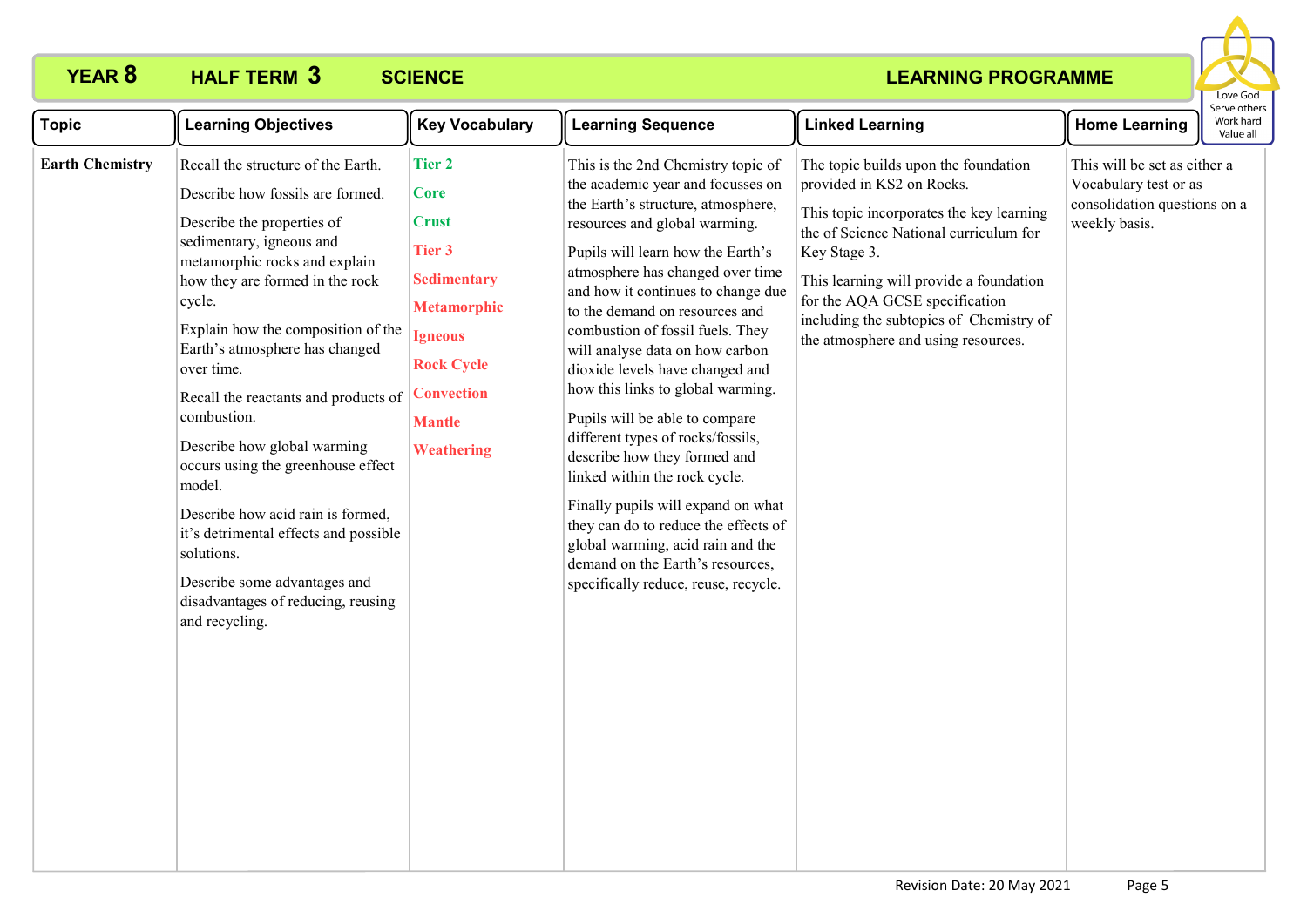

| <b>Topic</b> | <b>Learning Objectives</b>                                                                                                                                                                                                                                                                                                                                                                                                                                                                                                                                       | <b>Key Vocabulary</b>                                                                                                                                                                                                         | <b>Learning Sequence</b>                                                                                                                                                                                                                                                                                                                                                                                                                                                                                                                                                                                                                                                                                                       | <b>Linked Learning</b>                                                                                                                                                                                                                                                                             | <b>Home Learning</b>                                                                                   | Serve others<br>Work hard<br>Value all |
|--------------|------------------------------------------------------------------------------------------------------------------------------------------------------------------------------------------------------------------------------------------------------------------------------------------------------------------------------------------------------------------------------------------------------------------------------------------------------------------------------------------------------------------------------------------------------------------|-------------------------------------------------------------------------------------------------------------------------------------------------------------------------------------------------------------------------------|--------------------------------------------------------------------------------------------------------------------------------------------------------------------------------------------------------------------------------------------------------------------------------------------------------------------------------------------------------------------------------------------------------------------------------------------------------------------------------------------------------------------------------------------------------------------------------------------------------------------------------------------------------------------------------------------------------------------------------|----------------------------------------------------------------------------------------------------------------------------------------------------------------------------------------------------------------------------------------------------------------------------------------------------|--------------------------------------------------------------------------------------------------------|----------------------------------------|
| <b>Waves</b> | Recall and label the features of<br>transverse and longitudinal waves.<br>Describe what happens when light<br>is reflected and refracted and apply<br>this to ray diagrams.<br>Describe how the eye works<br>Describe sound as the transfer of<br>energy through vibrations.<br>Recall and apply the equation for<br>measuring wave speed.<br>Describe how the ear works and<br>explain how to prevent damage to<br>the ear.<br>Describe how waves that form the<br>electromagnetic spectrum are<br>grouped in terms of their<br>wavelength and their frequency. | <b>Tier 2</b><br><b>Peak</b><br><b>Trough</b><br><b>Frequency</b><br><b>Reflection</b><br><b>Tier 3</b><br><b>Refraction</b><br><b>Electromagnetic</b><br>Wavelength<br><b>Amplitude</b><br><b>Transverse</b><br>Longitudinal | This is the 2nd Physics topic of the<br>academic year and focusses on<br>different types of waves and how<br>we see and hear.<br>Pupils will learn about how light<br>travels and what happens when it<br>hits different surfaces.<br>Using practical apparatus, they will<br>investigate the laws of reflection<br>and refraction.<br>They will learn how the eye works<br>and how poor vision can be<br>corrected.<br>Pupils will learn how sound travels<br>and how to represent the wave<br>depending on its amplitude and<br>pitch.<br>They will learn how the ears work<br>and compare the hearing ranges of<br>different animals.<br>Finally, pupils will learn how to<br>measure and calculate the speed of<br>a wave. | The topic builds upon the foundation<br>provided in KS2 on Light and Sound.<br>This topic incorporates the key learning<br>the of Science National curriculum for<br>Key Stage 3.<br>This learning will provide a foundation<br>for the AQA GCSE specification<br>including the subtopic of Waves. | This will be set as either a<br>Vocabulary test or as<br>consolidation questions on a<br>weekly basis. |                                        |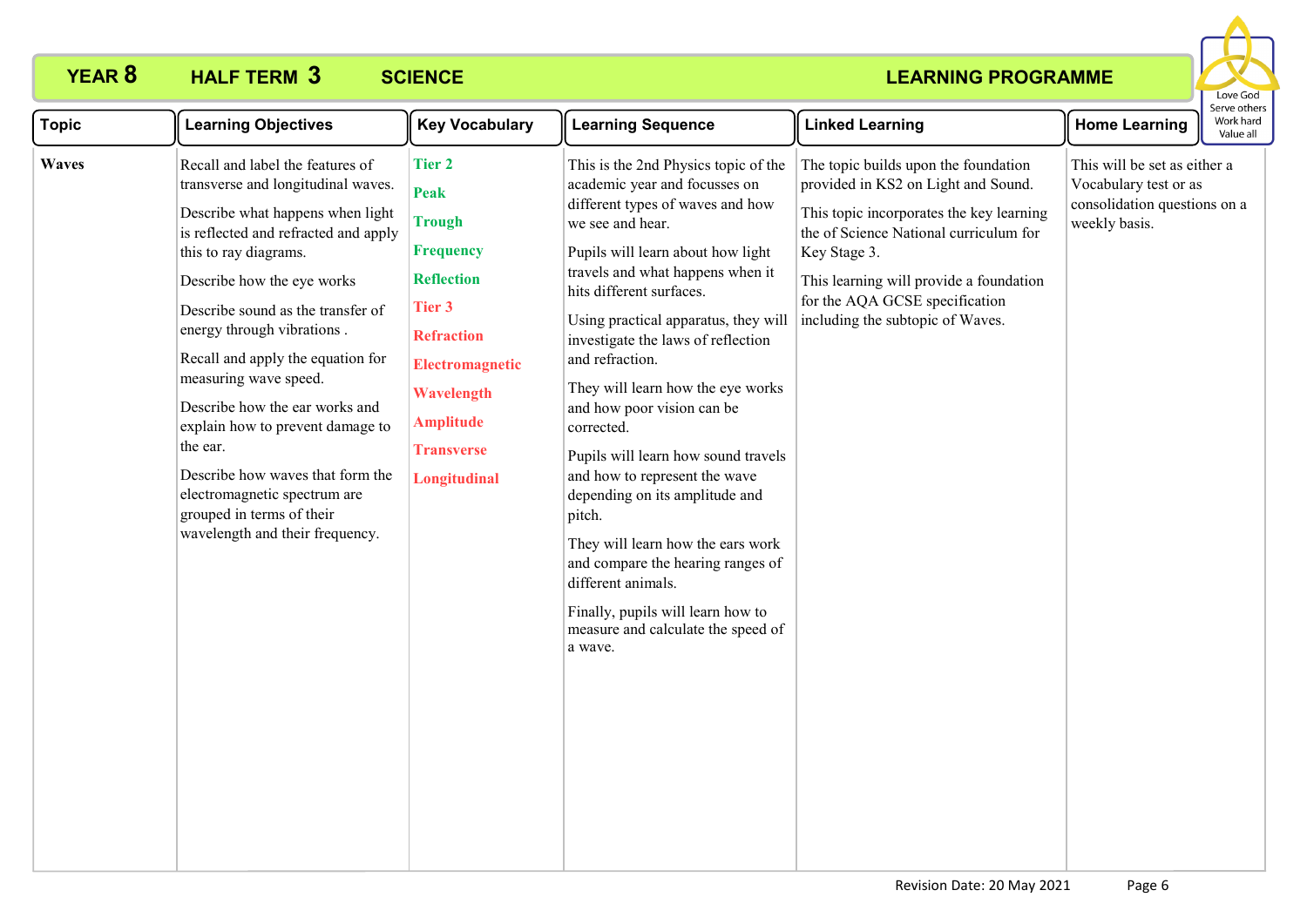

| <b>Topic</b> | <b>Learning Objectives</b>                                                                                                                                                                                                                                                                                                                                                                                                                                                                                                                                       | <b>Key Vocabulary</b>                                                                                                                                                                                           | <b>Learning Sequence</b>                                                                                                                                                                                                                                                                                                                                                                                                                                                                                                                                                                                                                                                                                                       | <b>Linked Learning</b>                                                                                                                                                                                                                                                                             | <b>Home Learning</b>                                                                                   | Serve others<br>Work hard<br>Value all |
|--------------|------------------------------------------------------------------------------------------------------------------------------------------------------------------------------------------------------------------------------------------------------------------------------------------------------------------------------------------------------------------------------------------------------------------------------------------------------------------------------------------------------------------------------------------------------------------|-----------------------------------------------------------------------------------------------------------------------------------------------------------------------------------------------------------------|--------------------------------------------------------------------------------------------------------------------------------------------------------------------------------------------------------------------------------------------------------------------------------------------------------------------------------------------------------------------------------------------------------------------------------------------------------------------------------------------------------------------------------------------------------------------------------------------------------------------------------------------------------------------------------------------------------------------------------|----------------------------------------------------------------------------------------------------------------------------------------------------------------------------------------------------------------------------------------------------------------------------------------------------|--------------------------------------------------------------------------------------------------------|----------------------------------------|
| Waves        | Recall and label the features of<br>transverse and longitudinal waves.<br>Describe what happens when light<br>is reflected and refracted and apply<br>this to ray diagrams.<br>Describe how the eye works<br>Describe sound as the transfer of<br>energy through vibrations.<br>Recall and apply the equation for<br>measuring wave speed.<br>Describe how the ear works and<br>explain how to prevent damage to<br>the ear.<br>Describe how waves that form the<br>electromagnetic spectrum are<br>grouped in terms of their<br>wavelength and their frequency. | <b>Tier 2</b><br>Peak<br><b>Trough</b><br><b>Frequency</b><br><b>Reflection</b><br><b>Tier 3</b><br><b>Refraction</b><br>Electromagnetic<br>Wavelength<br><b>Amplitude</b><br><b>Transverse</b><br>Longitudinal | This is the 2nd Physics topic of the<br>academic year and focusses on<br>different types of waves and how<br>we see and hear.<br>Pupils will learn about how light<br>travels and what happens when it<br>hits different surfaces.<br>Using practical apparatus, they will<br>investigate the laws of reflection<br>and refraction.<br>They will learn how the eye works<br>and how poor vision can be<br>corrected.<br>Pupils will learn how sound travels<br>and how to represent the wave<br>depending on its amplitude and<br>pitch.<br>They will learn how the ears work<br>and compare the hearing ranges of<br>different animals.<br>Finally, pupils will learn how to<br>measure and calculate the speed of<br>a wave. | The topic builds upon the foundation<br>provided in KS2 on Light and Sound.<br>This topic incorporates the key learning<br>the of Science National curriculum for<br>Key Stage 3.<br>This learning will provide a foundation<br>for the AQA GCSE specification<br>including the subtopic of Waves. | This will be set as either a<br>Vocabulary test or as<br>consolidation questions on a<br>weekly basis. |                                        |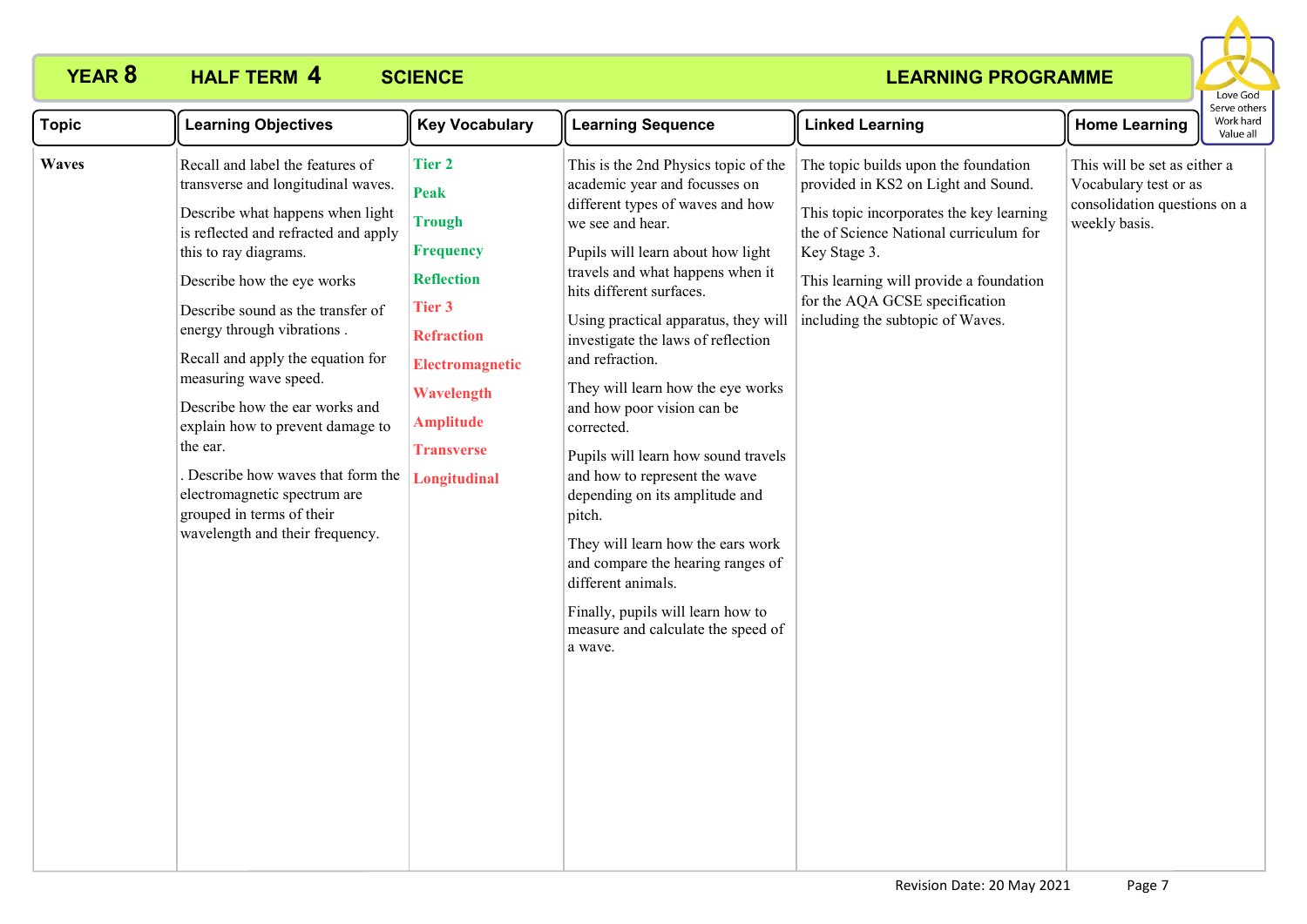

| <b>Topic</b>           | <b>Learning Objectives</b>                                                                                                                                                                                                                                                                                                                                                                                                                                                                                                                                                                                                     | <b>Key Vocabulary</b>                                                                                                                                                                                | <b>Learning Sequence</b>                                                                                                                                                                                                                                                                                                                                                                                                                                                                                                                                                                                                                                                                                                                                                              | <b>Linked Learning</b>                                                                                                                                                                                                                                                                                                                 | <b>Home Learning</b>                                                                                   | serve others<br>Work hard<br>Value all |
|------------------------|--------------------------------------------------------------------------------------------------------------------------------------------------------------------------------------------------------------------------------------------------------------------------------------------------------------------------------------------------------------------------------------------------------------------------------------------------------------------------------------------------------------------------------------------------------------------------------------------------------------------------------|------------------------------------------------------------------------------------------------------------------------------------------------------------------------------------------------------|---------------------------------------------------------------------------------------------------------------------------------------------------------------------------------------------------------------------------------------------------------------------------------------------------------------------------------------------------------------------------------------------------------------------------------------------------------------------------------------------------------------------------------------------------------------------------------------------------------------------------------------------------------------------------------------------------------------------------------------------------------------------------------------|----------------------------------------------------------------------------------------------------------------------------------------------------------------------------------------------------------------------------------------------------------------------------------------------------------------------------------------|--------------------------------------------------------------------------------------------------------|----------------------------------------|
| <b>Earth Chemistry</b> | Recall the structure of the Earth.<br>Describe how fossils are formed.<br>Describe the properties of<br>sedimentary, igneous and<br>metamorphic rocks and explain<br>how they are formed in the rock<br>cycle.<br>Explain how the composition of the<br>Earth's atmosphere has changed<br>over time.<br>Recall the reactants and products of<br>combustion.<br>Describe how global warming<br>occurs using the greenhouse effect<br>model.<br>Describe how acid rain is formed,<br>it's detrimental effects and possible<br>solutions.<br>Describe some advantages and<br>disadvantages of reducing, reusing<br>and recycling. | <b>Tier 2</b><br><b>Core</b><br><b>Crust</b><br><b>Tier 3</b><br><b>Sedimentary</b><br><b>Metamorphic</b><br><b>Igneous</b><br><b>Rock Cycle</b><br><b>Convection</b><br><b>Mantle</b><br>Weathering | This is the 2nd Chemistry topic of<br>the academic year and focusses on<br>the Earth's structure, atmosphere,<br>resources and global warming.<br>Pupils will learn how the Earth's<br>atmosphere has changed over time<br>and how it continues to change due<br>to the demand on resources and<br>combustion of fossil fuels. They<br>will analyse data on how carbon<br>dioxide levels have changed and<br>how this links to global warming.<br>Pupils will be able to compare<br>different types of rocks/fossils,<br>describe how they formed and<br>linked within the rock cycle.<br>Finally pupils will expand on what<br>they can do to reduce the effects of<br>global warming, acid rain and the<br>demand on the Earth's resources,<br>specifically reduce, reuse, recycle. | The topic builds upon the foundation<br>provided in KS2 on Rocks.<br>This topic incorporates the key learning<br>the of Science National curriculum for<br>Key Stage 3.<br>This learning will provide a foundation<br>for the AQA GCSE specification<br>including the subtopics of Chemistry of<br>the atmosphere and using resources. | This will be set as either a<br>Vocabulary test or as<br>consolidation questions on a<br>weekly basis. |                                        |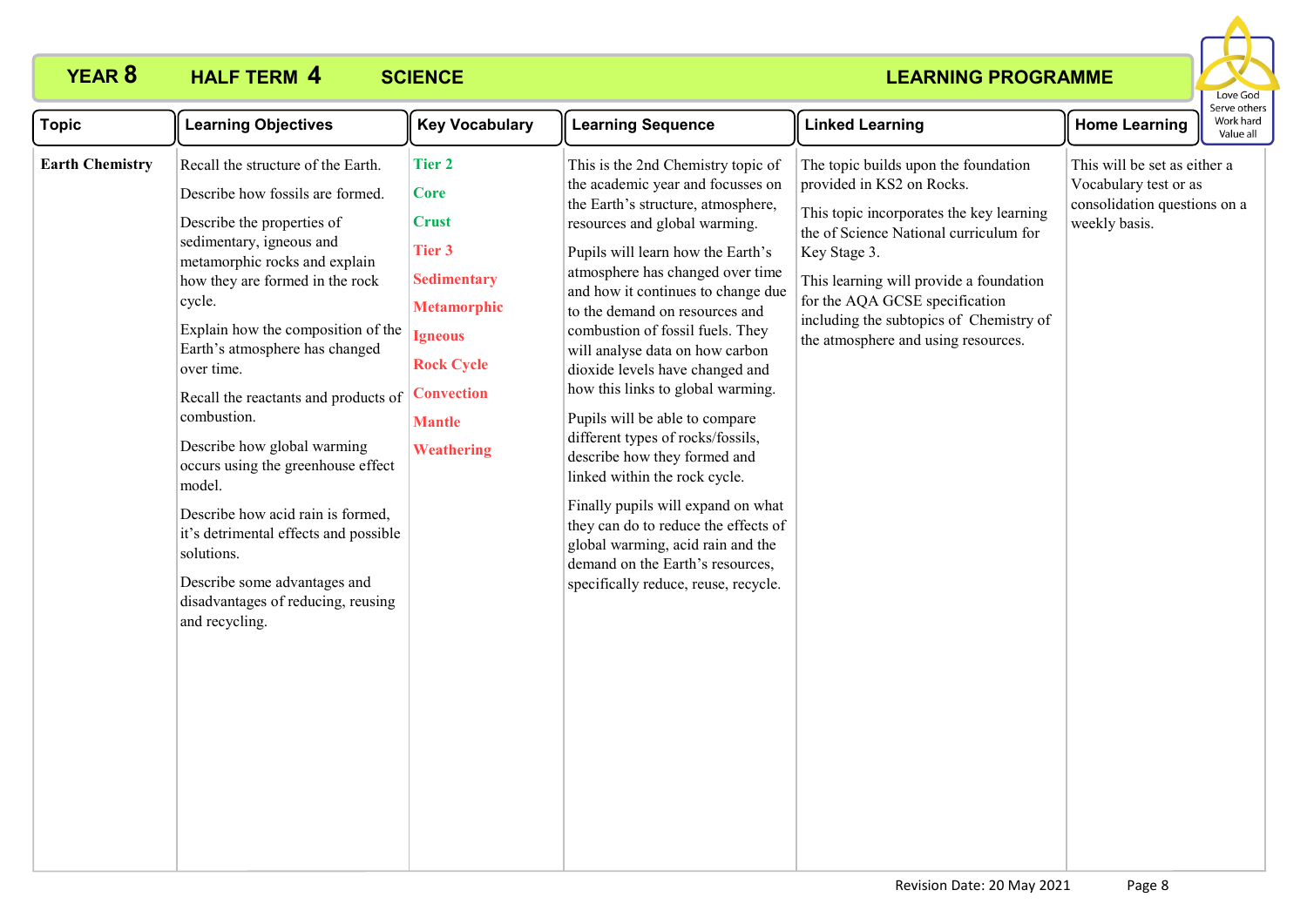

| <b>Topic</b>  | <b>Learning Objectives</b>                                                                                                                                                                                                                                                                                                                                                  | <b>Key Vocabulary</b>                                                                                                                                                                 | <b>Learning Sequence</b>                                                                                                                                                                                                                                                                                                                                                                                                                                                                                                                                                                                                                                                                                   | <b>Linked Learning</b>                                                                                                                                                                                                                                                                                                                                         | <b>Home Learning</b>                                                                                   | Work hard<br>Value all |  |
|---------------|-----------------------------------------------------------------------------------------------------------------------------------------------------------------------------------------------------------------------------------------------------------------------------------------------------------------------------------------------------------------------------|---------------------------------------------------------------------------------------------------------------------------------------------------------------------------------------|------------------------------------------------------------------------------------------------------------------------------------------------------------------------------------------------------------------------------------------------------------------------------------------------------------------------------------------------------------------------------------------------------------------------------------------------------------------------------------------------------------------------------------------------------------------------------------------------------------------------------------------------------------------------------------------------------------|----------------------------------------------------------------------------------------------------------------------------------------------------------------------------------------------------------------------------------------------------------------------------------------------------------------------------------------------------------------|--------------------------------------------------------------------------------------------------------|------------------------|--|
| <b>Energy</b> | Recall the different energy stores.<br>Be able to draw energy transfer<br>diagrams and identify the useful<br>and wasted energy.<br>Apply the equation for calculating<br>efficiency.<br>Describe the difference between<br>thermal energy and temperature.<br>Describe how heat is transferred<br>trough a solid (conduction).<br>Explain how convection currents<br>work. | <b>Tier 2</b><br><b>Power</b><br><b>Tier 3</b><br><b>Kinetic</b><br><b>Efficiency</b><br><b>Work Done</b><br><b>Joules</b><br><b>Conservation of ener-</b><br>gy<br><b>Insulation</b> | This is the 3rd Physics topic of the<br>academic year. It focuses on the<br>different types of energy stores and<br>gives opportunity to practice some<br>difficult equations needed for the<br>GCSE course.<br>Pupils will learn how to calculate<br>the efficiency of energy transfers<br>and understand how to reduce the<br>amount of wasted energy.<br>They will work scientificallyy6t to<br>investigate the most effective insu-<br>lators give a range of materials.<br>Pupils will focus on kinetic energy<br>and gravitation potential energy<br>and apply the equation to these<br>energy stores.<br>Finally pupils will complete experi-<br>ments to learn about conduction<br>and convection. | The topic builds upon the foundation<br>provided in KS2 on properties and chang-<br>es of materials and working Scientifical-<br>ly.<br>This topic incorporates the key learning<br>the of Science National curriculum for<br>Key Stage 3.<br>This learning will provide a foundation<br>for the AQA GCSE specification includ-<br>ing the subtopic of Energy. | This will be set as either a<br>Vocabulary test or as<br>consolidation questions on a<br>weekly basis. |                        |  |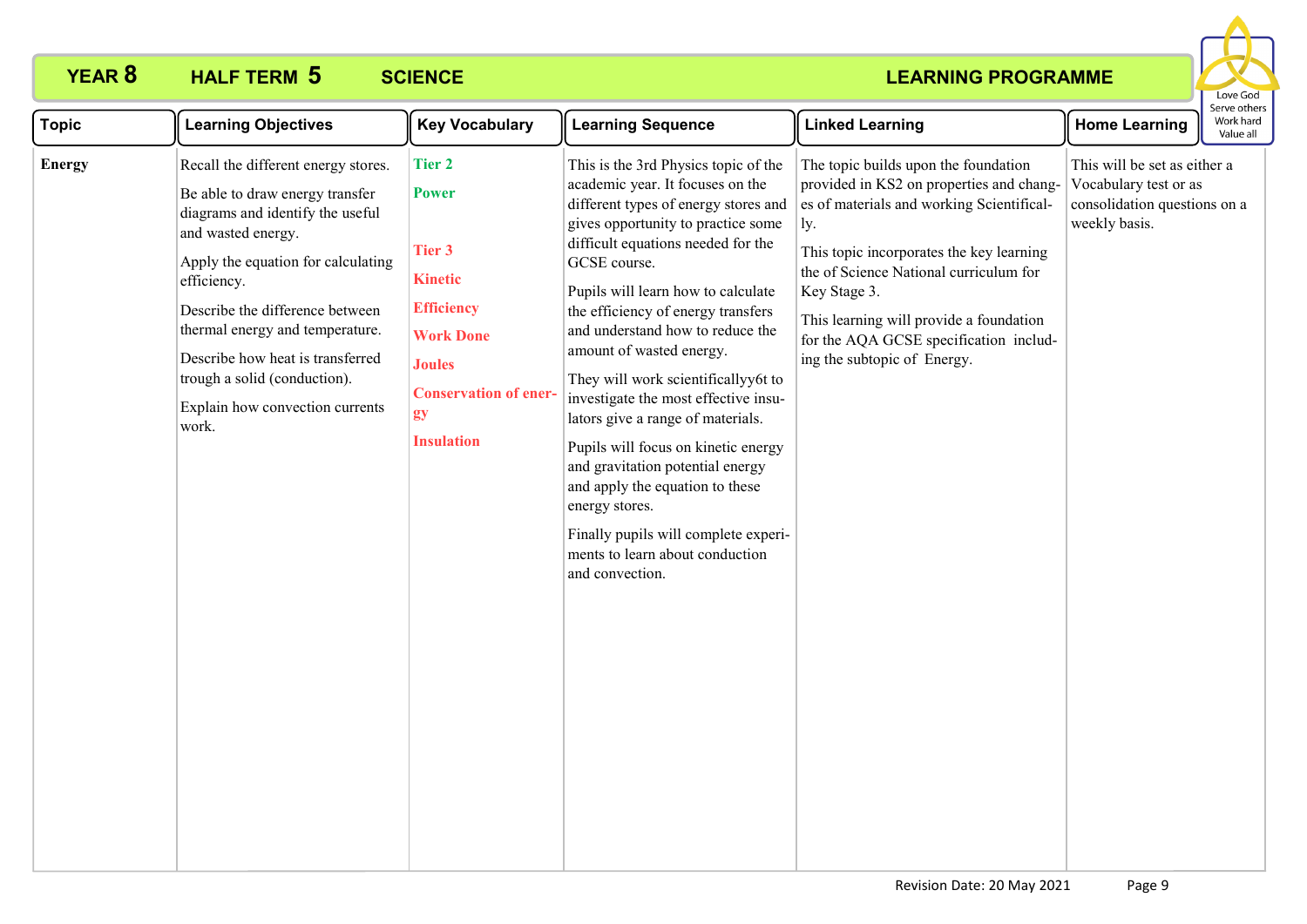

| <b>Topic</b>                     | <b>Learning Objectives</b>                                                                                                                                                                                                                                                                                                                                                                                                                                                                                                                                                                                                                                                                | <b>Key Vocabulary</b>                                                                                                                                                                  | <b>Learning Sequence</b>                                                                                                                                                                                                                                                                                                                                                                                                                                                                                                                                                                                                                                 | <b>Linked Learning</b>                                                                                                                                                                                                                                                                                                                                                                           | <b>Home Learning</b>                                                                                   | Serve others<br>Work hard<br>Value all |
|----------------------------------|-------------------------------------------------------------------------------------------------------------------------------------------------------------------------------------------------------------------------------------------------------------------------------------------------------------------------------------------------------------------------------------------------------------------------------------------------------------------------------------------------------------------------------------------------------------------------------------------------------------------------------------------------------------------------------------------|----------------------------------------------------------------------------------------------------------------------------------------------------------------------------------------|----------------------------------------------------------------------------------------------------------------------------------------------------------------------------------------------------------------------------------------------------------------------------------------------------------------------------------------------------------------------------------------------------------------------------------------------------------------------------------------------------------------------------------------------------------------------------------------------------------------------------------------------------------|--------------------------------------------------------------------------------------------------------------------------------------------------------------------------------------------------------------------------------------------------------------------------------------------------------------------------------------------------------------------------------------------------|--------------------------------------------------------------------------------------------------------|----------------------------------------|
| <b>Bonding and</b><br>separating | Recall the structure of an atom and<br>describe how ions are formed.<br>Describe that ionic bonding takes<br>place between a metal and non-<br>metal to produce a new compound.<br>Recall some properties of these<br>compounds.<br>Describe that covalent bonding<br>takes place between non metallic<br>substances to form new<br>compounds. Recall some properties<br>of these compounds.<br>Describe that metallic bonding<br>takes place between metallic<br>substances Recall some properties<br>of these compounds.<br>Describe how filtration and<br>evaporation can be used to separate<br>a mixture.<br>Explain how chromatography<br>works.<br>Explain how distillation works. | <b>Tier 2</b><br><b>Pure</b><br><b>Shells</b><br>Tier 3<br>Ion<br><b>Covalent</b><br><b>Metallic</b><br><b>Alloy</b><br>Chromatography<br><b>Sharing electrons</b><br><b>Particles</b> | This is the 3rd Chemistry topic of<br>the academic year and focusses on<br>how mixtures can be separated<br>using various techniques. It also<br>looks at how new substances are<br>formed by the bonding of atoms.<br>Pupils will recap the structure of<br>the atom and how atoms are<br>transformed into ions by the loss or<br>gain of electrons.<br>They will learn how atoms of<br>different elements bond together to<br>form compounds, including Ionic,<br>covalent and metallic bonding.<br>Pupils will complete a series of<br>experiments to learn how mixtures<br>can be separated using<br>chromatography, filtration and<br>distillation. | The topic builds upon the foundation<br>provided in KS2 on Properties and<br>changes of materials.<br>This topic incorporates the key learning<br>the of Science National curriculum for<br>Key Stage 3.<br>This learning will provide a foundation<br>for the AQA GCSE specification<br>including the subtopics of Bonding,<br>structure and the properties of matter and<br>Chemical analysis. | This will be set as either a<br>Vocabulary test or as<br>consolidation questions on a<br>weekly basis. |                                        |